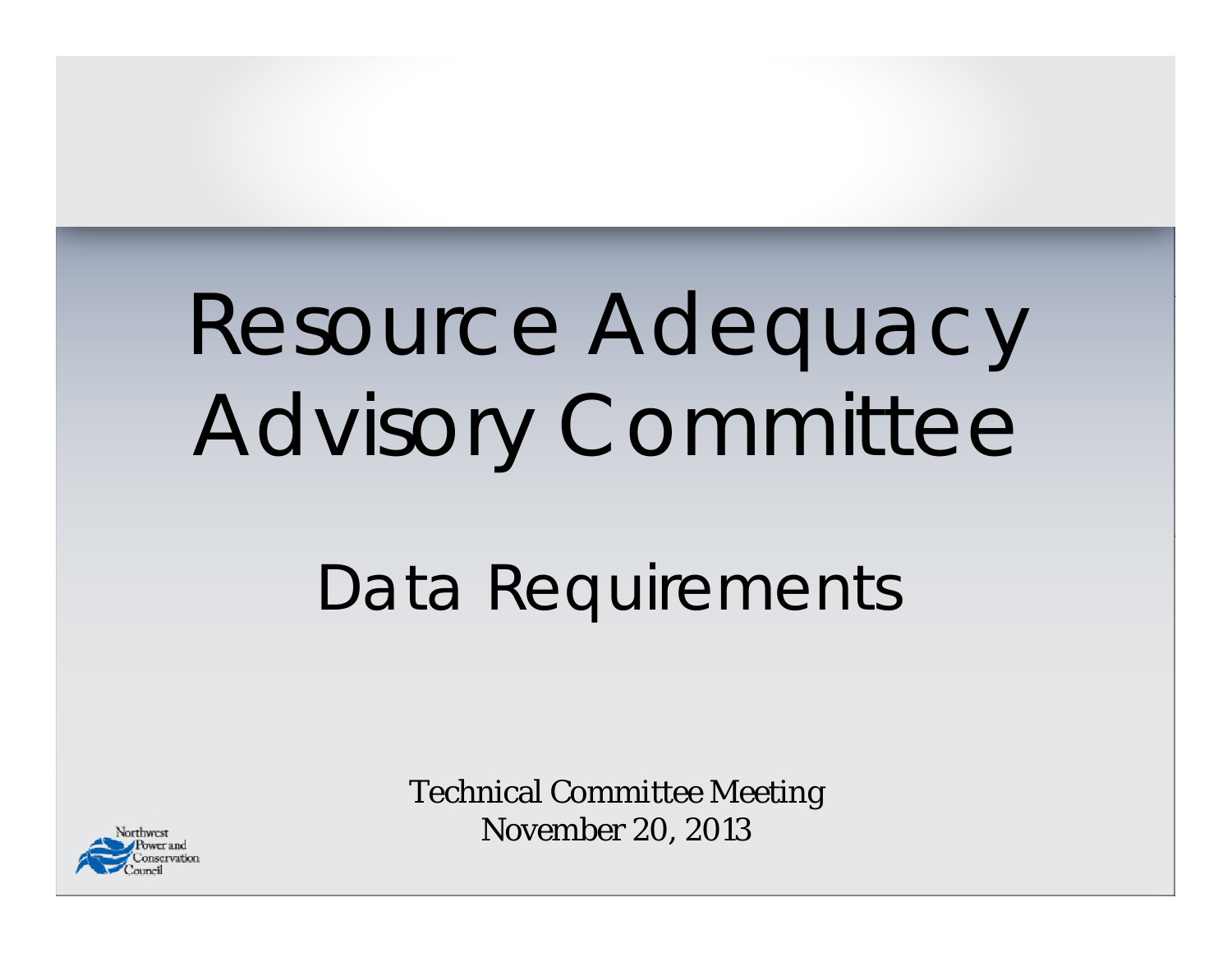### Topics

- 1. Hourly loads
- 2. Energy Efficiency
- 3. Firm contracts
- 4. Hydro data
- 5. Peak vs. Energy curves
- 6. INC/DEC and associated files
- 7. BPA Wind data
- 8. Non-BPA wind data
- 9. Non-NW wind in the NW
- 10. Generating resources
- 11. SW market availability
- 12. Demand response and distributed generation
- 13. Standby resources

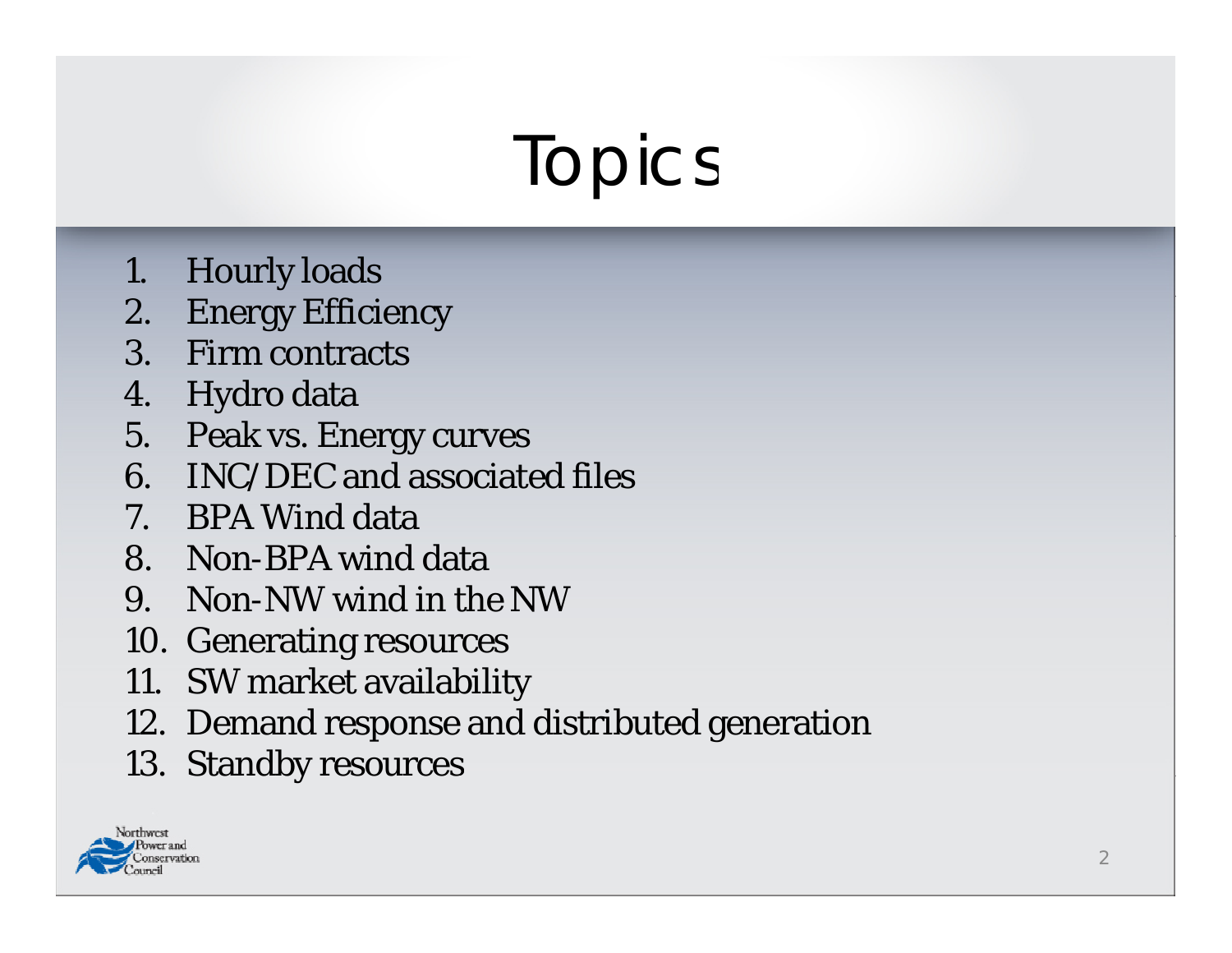# Hourly Loads

- Lead: Massoud Jourabchi (Council)
- Source: Council's Short-term Model (STM)
- **Format:** 
	- Matrix 8,760 hours by 77 temperature years
	- Explicit forecast for Idaho and region
	- East/west load split by static factors (.39/.61)
- Status: Done

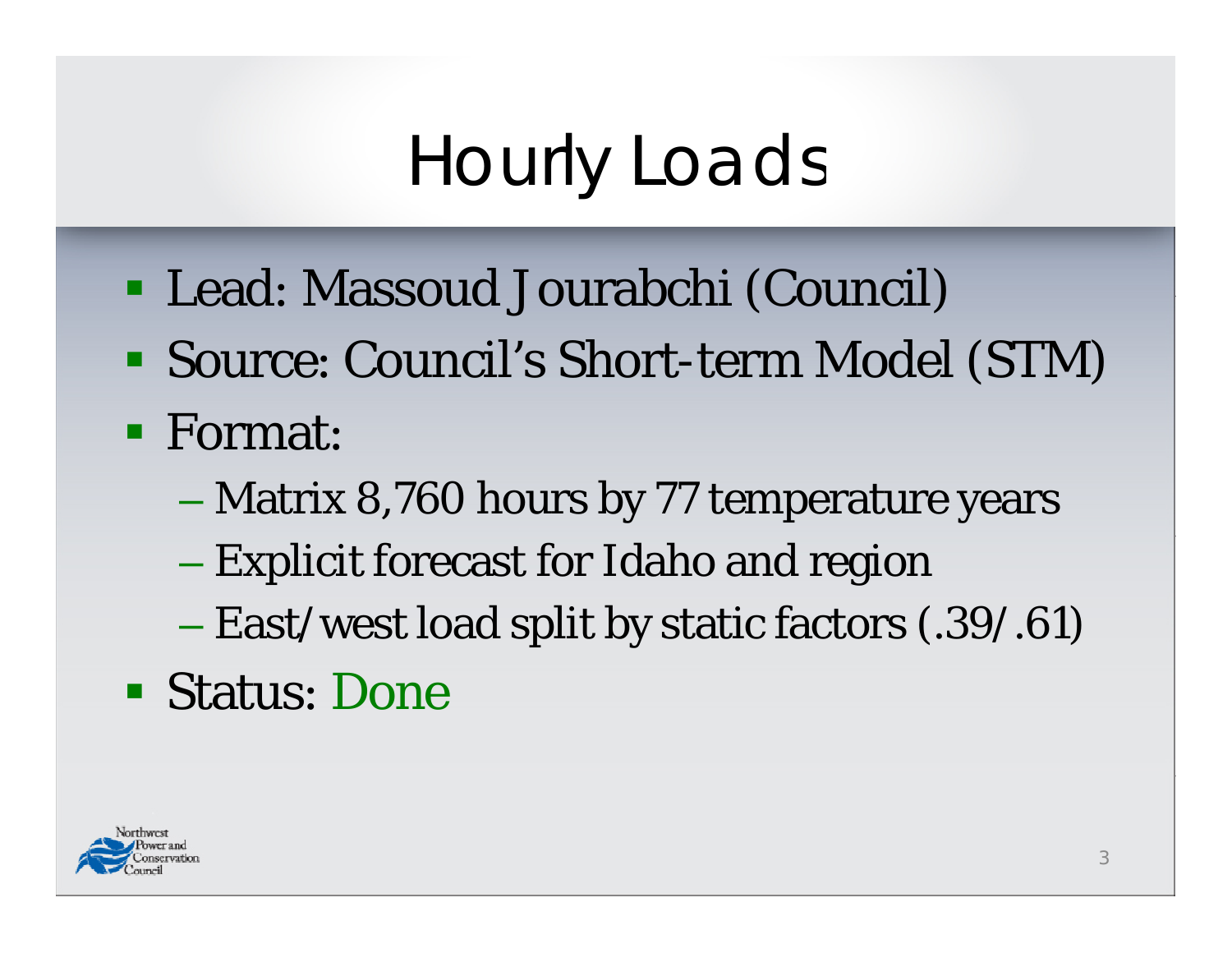# Energy Efficiency

- Lead: Massoud Jourabchi (Council)
- Source: Council's Short-term Model (STM)
- **Example 18 I** Format: Built into hourly loads
	- Option 1: Trending EE replaced by targets
	- $-$  Option 2: Trending EE  $\,$
- Status: Done (will use o ption 1)

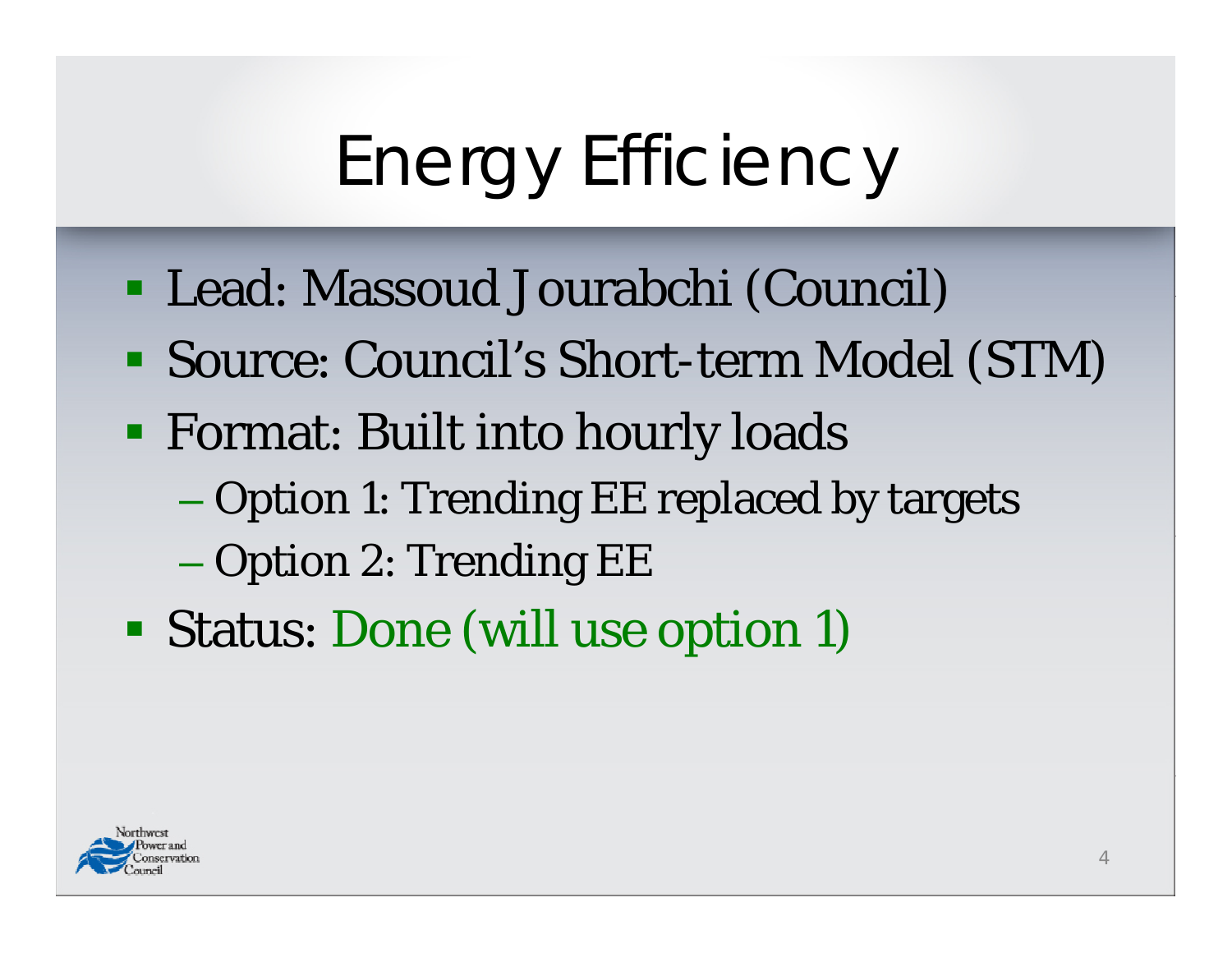#### Firm Contracts

- Lead: Pat Byrne (BPA)
- Source: BPA White Book
- **Example 1 Format: Genesys input file**
- Status: Done (2 and 3 node topographies)

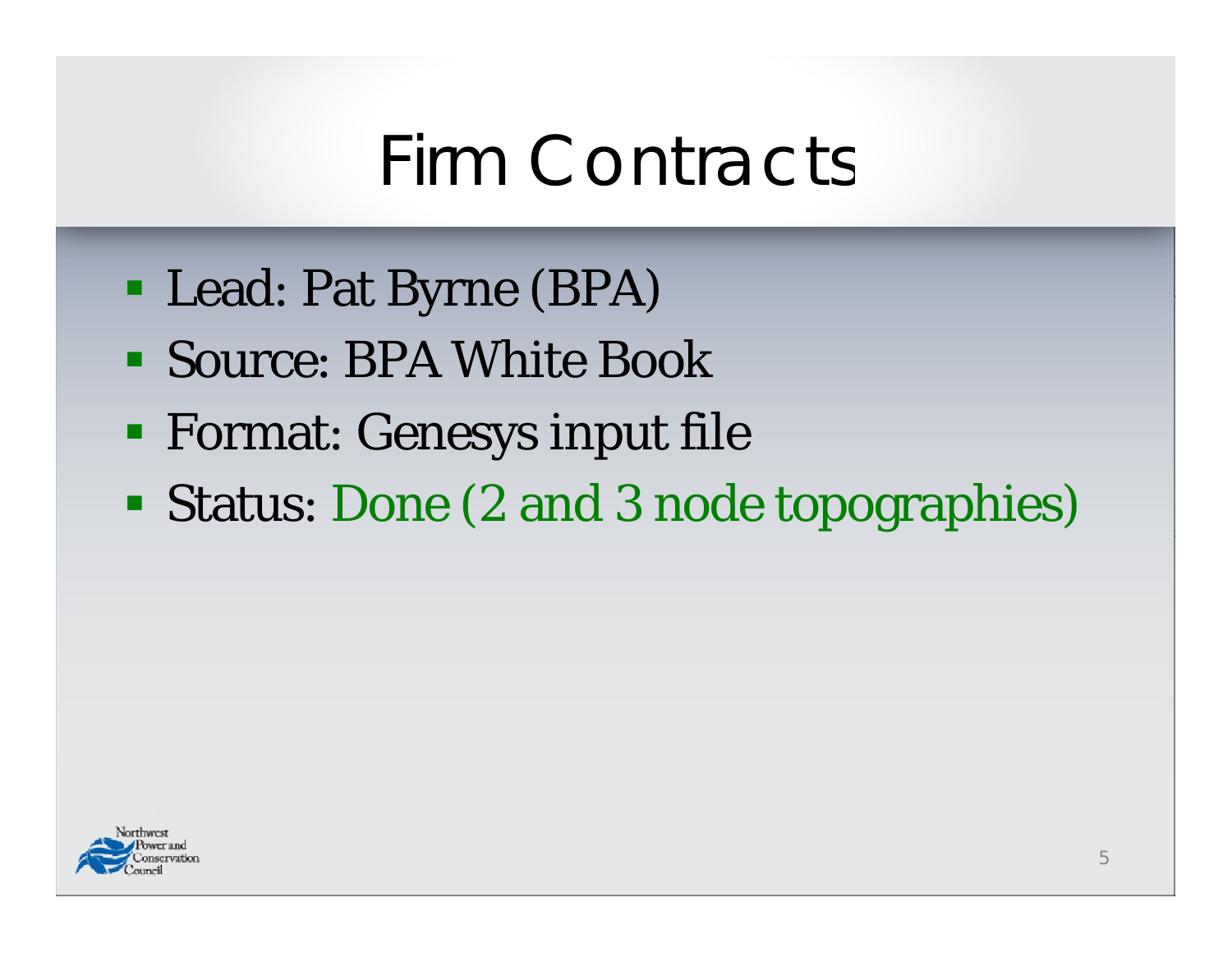### Hydro Data

- Lead: Kim Fodrea (BPA)
- Source: BPA's HYDSIM model
- **Format: Multiple files**
- Status: Done (for 2015-19 operating years)

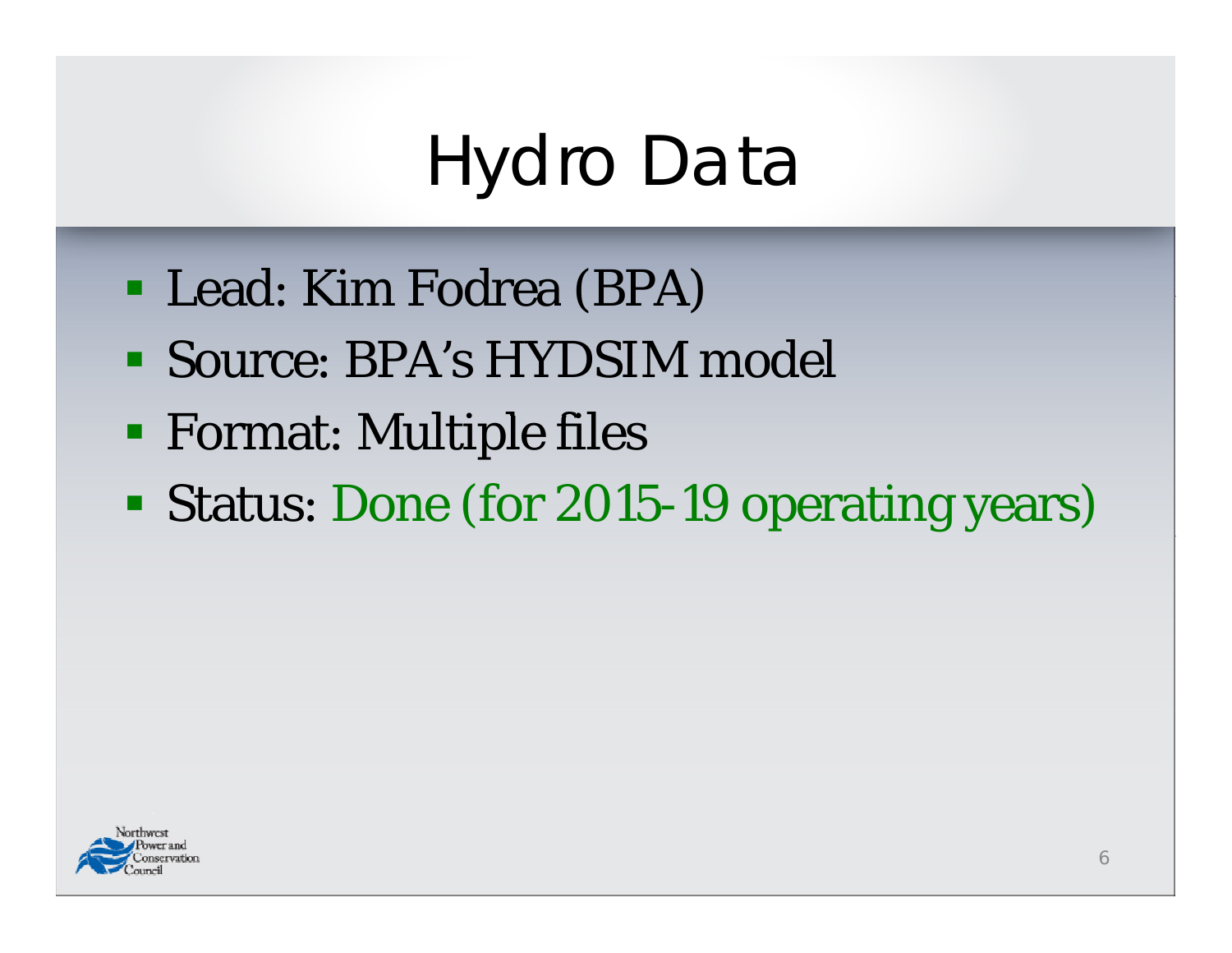# Peak vs. Energy Curves

- Lead: John Fazio (Council)
- Source: Trapezoidal Model
- **Example 1 Format: Genesys input file** 
	- 2, 4 and 10 hour sustained peaking for range of monthly (period) energy
	- Set of curves for each node
- Status: In progress

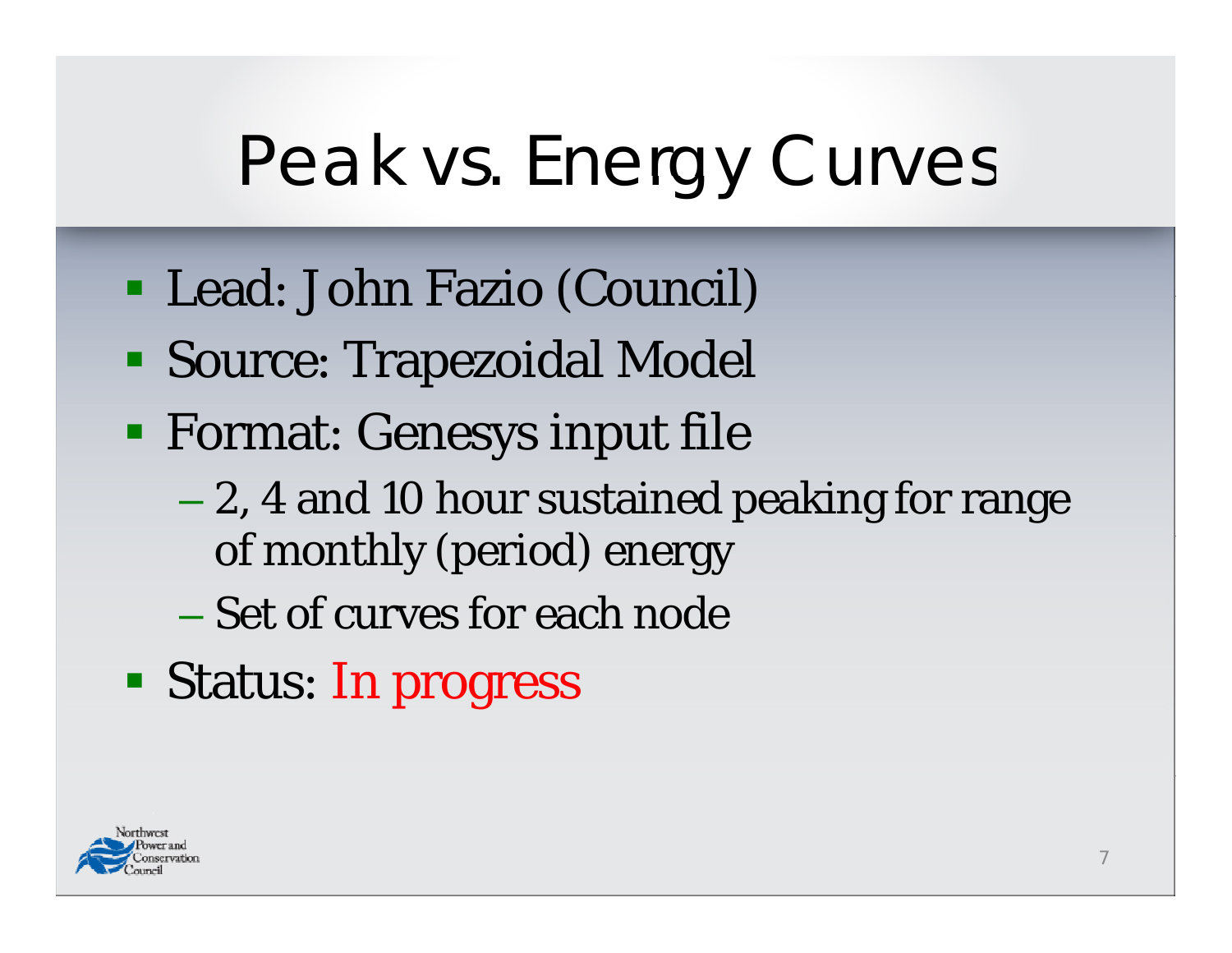#### Balancing Reserves (INC/DEC)

- Lead: Pat Byrne (BPA)
- Source: BPA
- **Format:** 
	- INC subtracted from hydro peaking in hydro maintenance file
	- DEC built into the peak vs. energy curves (higher min turbine flows at fed dams)
- Status: Done (900/1100 MW)

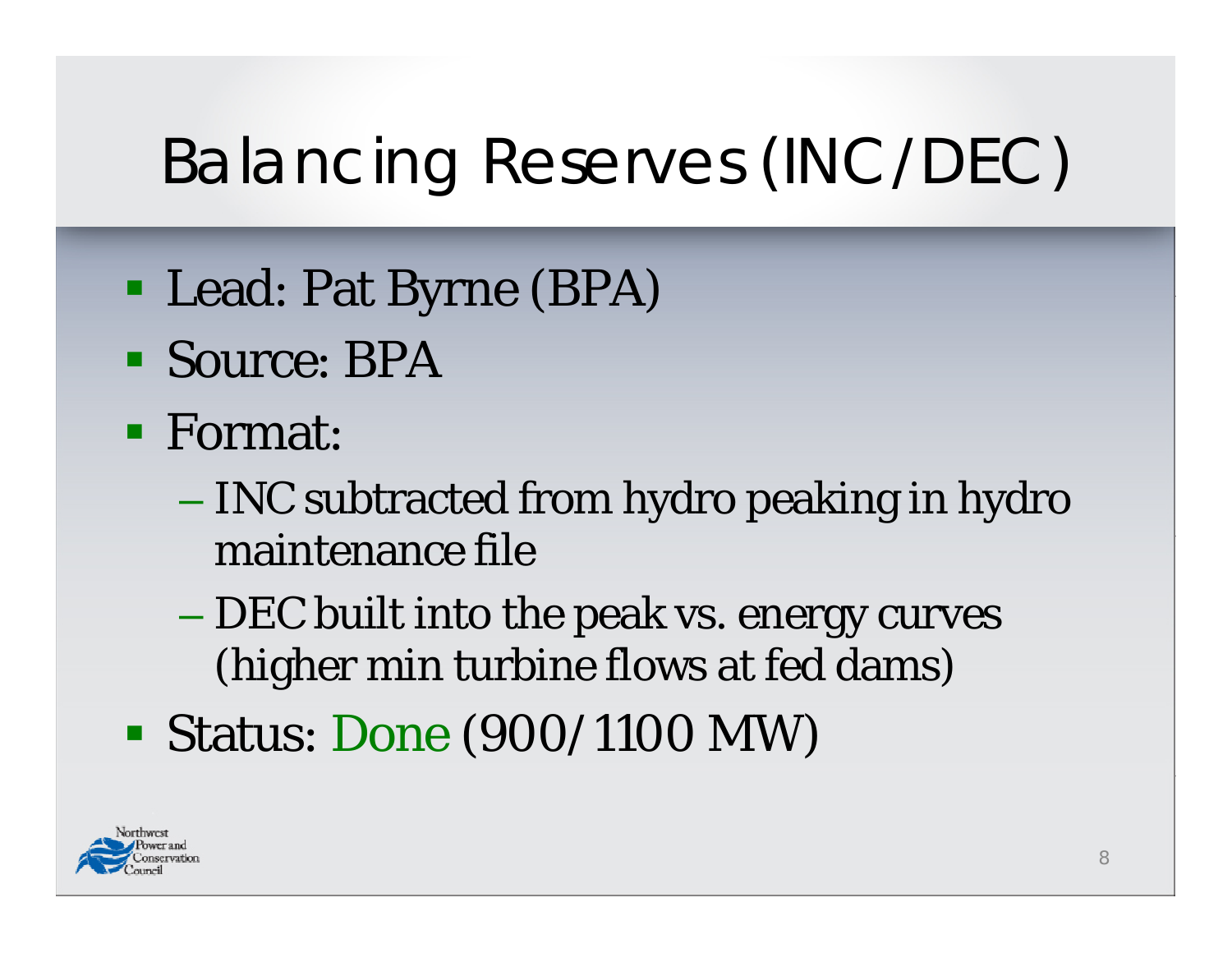#### BPA Wind Data

- Lead: Ben Kujala (Council)
- Source: Temp-correlated synthetic data
- **Format: Capacity factors** 
	- Matrix 8,760 factors by 77 temperature years
	- 20 wind years for each temperature year
- Status: Done

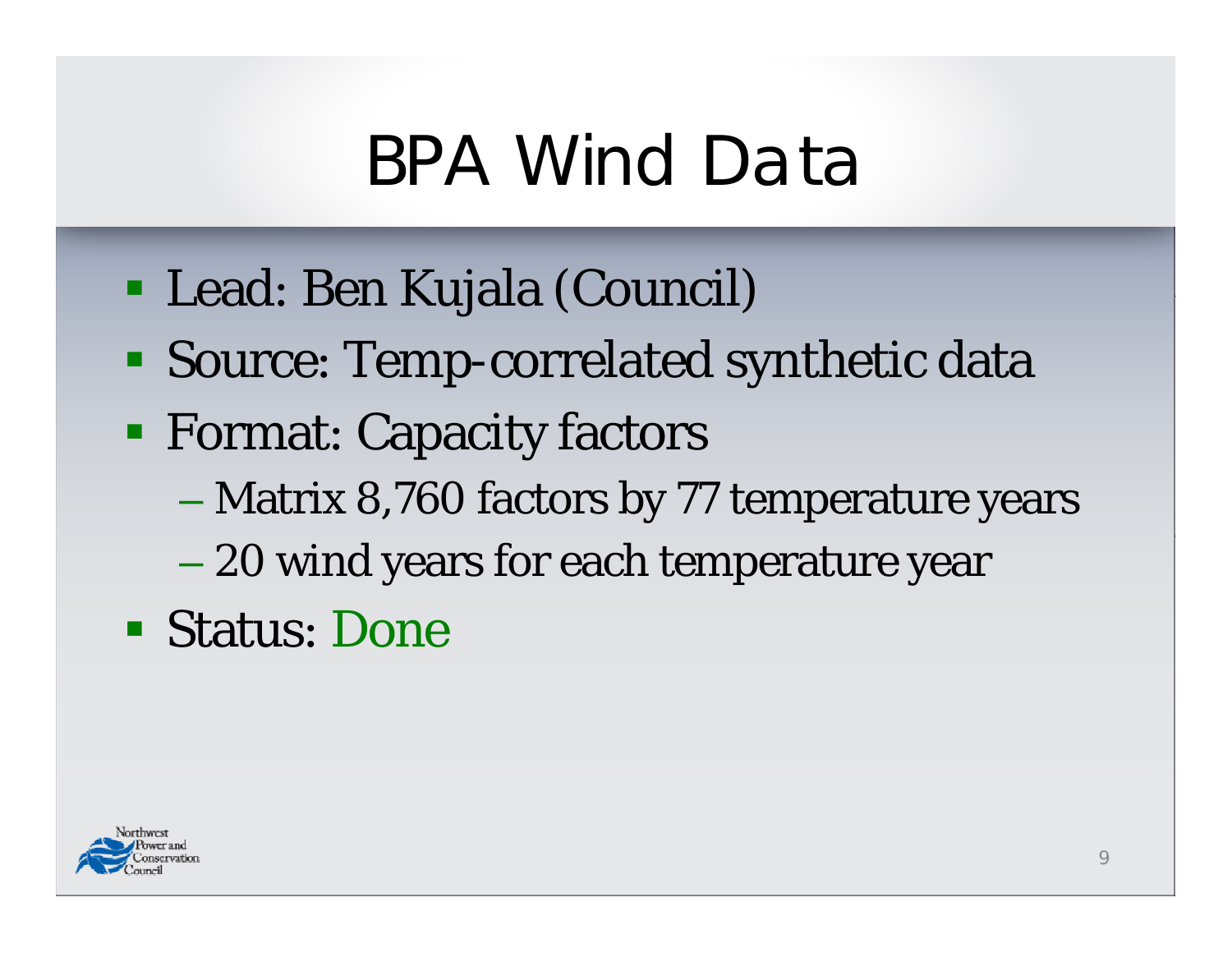#### Non-BPA Wind Data

- Lead: John Fazio (Council)
- Source: Utilities, other entities
- **Format: Undetermined** 
	- Need to model wind not in the BPA area
	- Need matrix of hourly wind patterns
	- Also need data for non-NW wind built in NW
- Status: Not underway

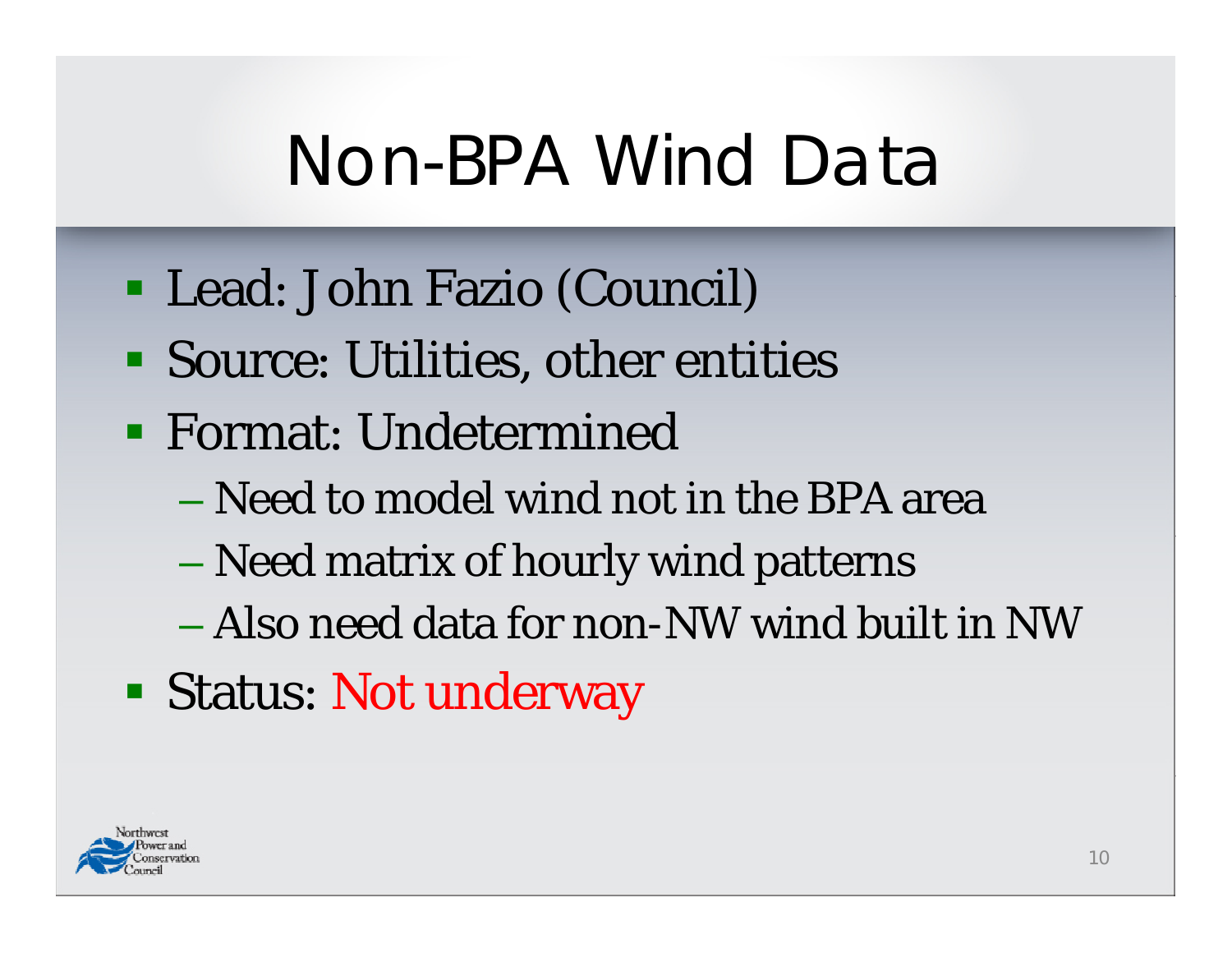#### Transmission

- Lead: John Fazio (Council)
- Source: AURORAxmp
- Format: Inter-nodal capacities
	- Need to match topography with AURORAxmp
	- Need to update East/West line nomogram
- Status: In progress

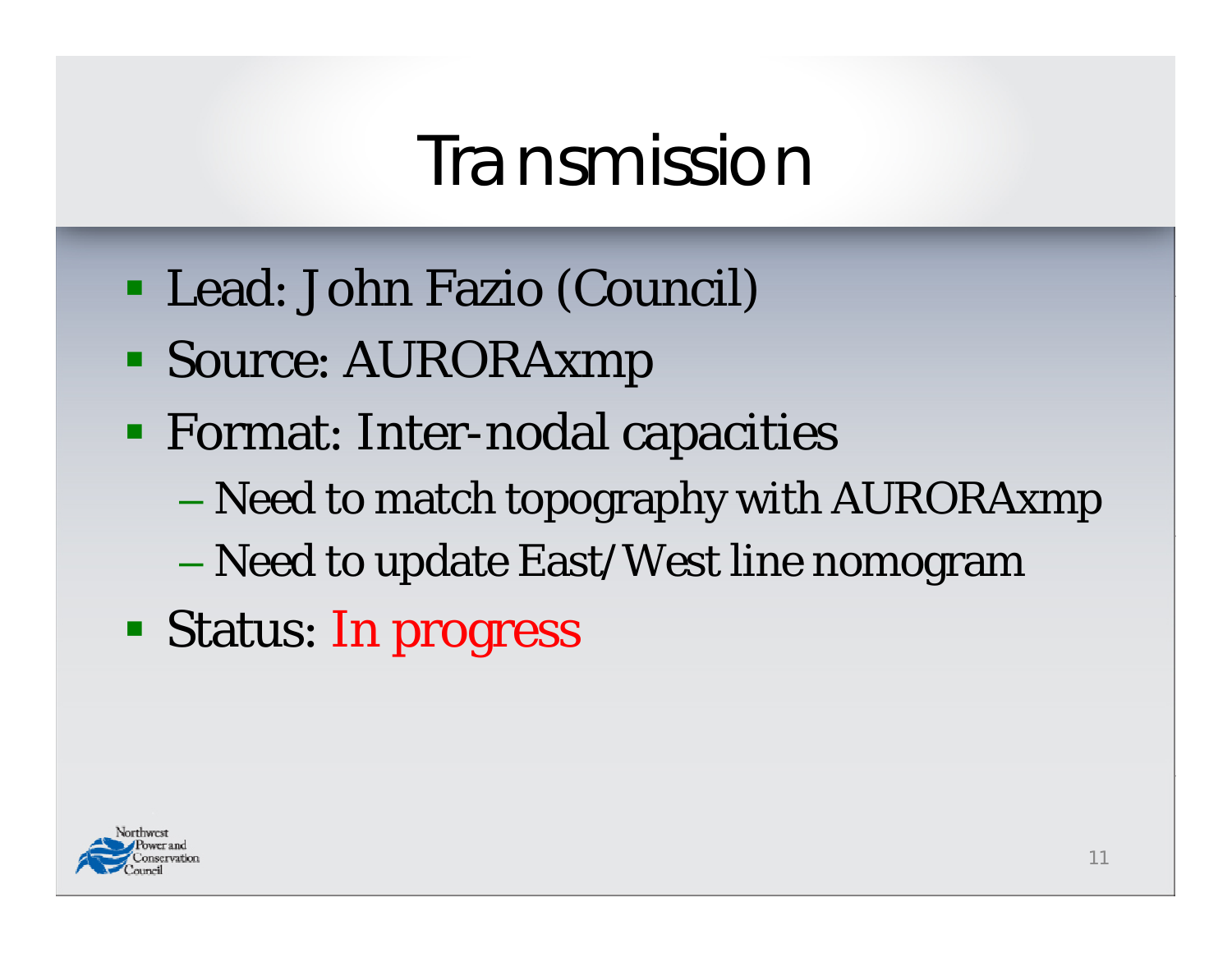# Generating Resources

- Lead: Gillian Charles (Council)
- Source: Council's Project Database
- **Format: Excel Spreadsheet**
- Status: In progress
	- Final database ready soon
	- Need to convert data into GENESYS format

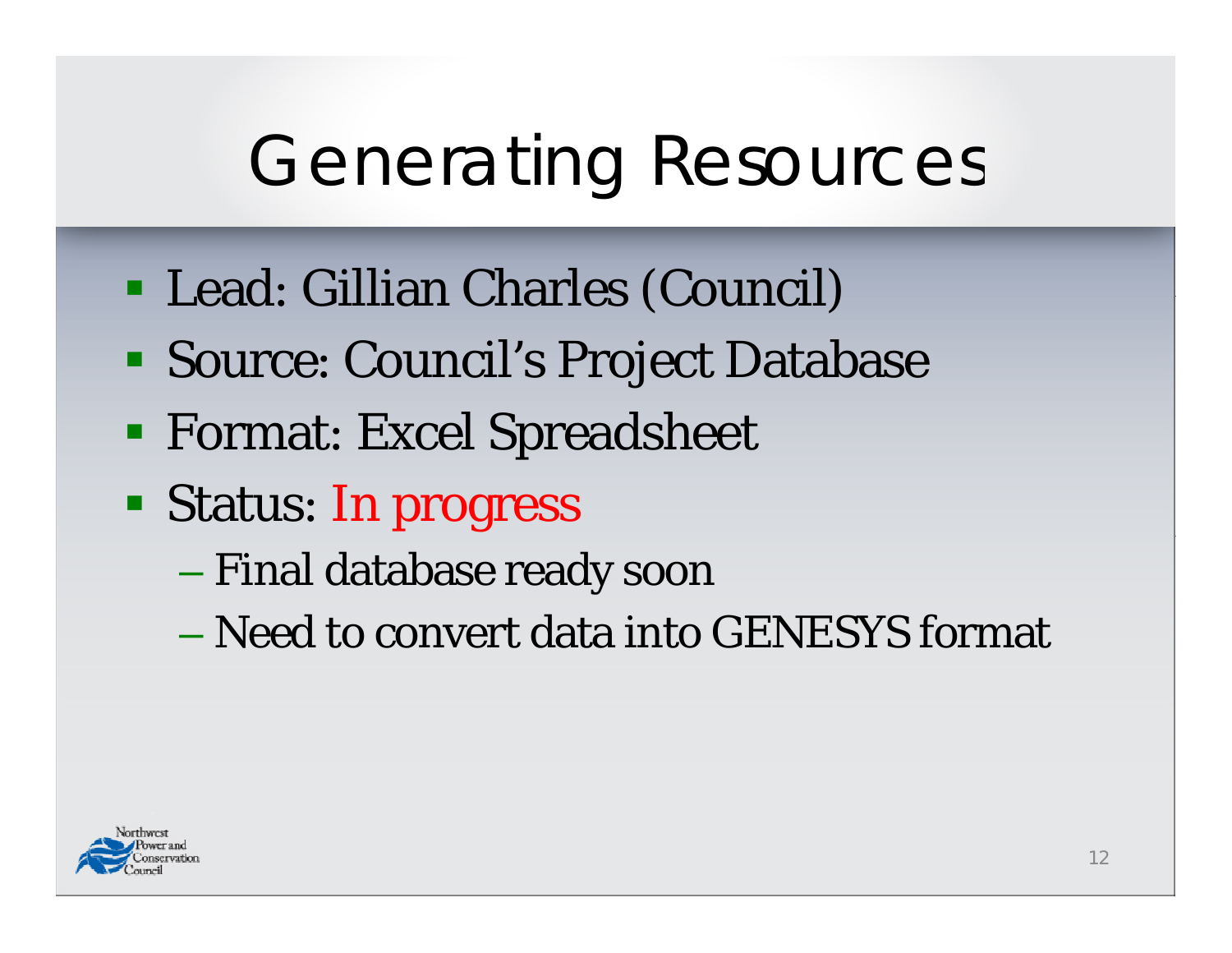# SW Market Availability

- Lead: John Fazio (Council)
- Source: Many
	- Currently the CEC
	- Need to set up framework for future years
- Format: GENESYS input files
- Status: In progress
	- Need aggregate SW market on and off peak for winter and summer
	- Need within region market updates
	- Need potential markets for Idaho

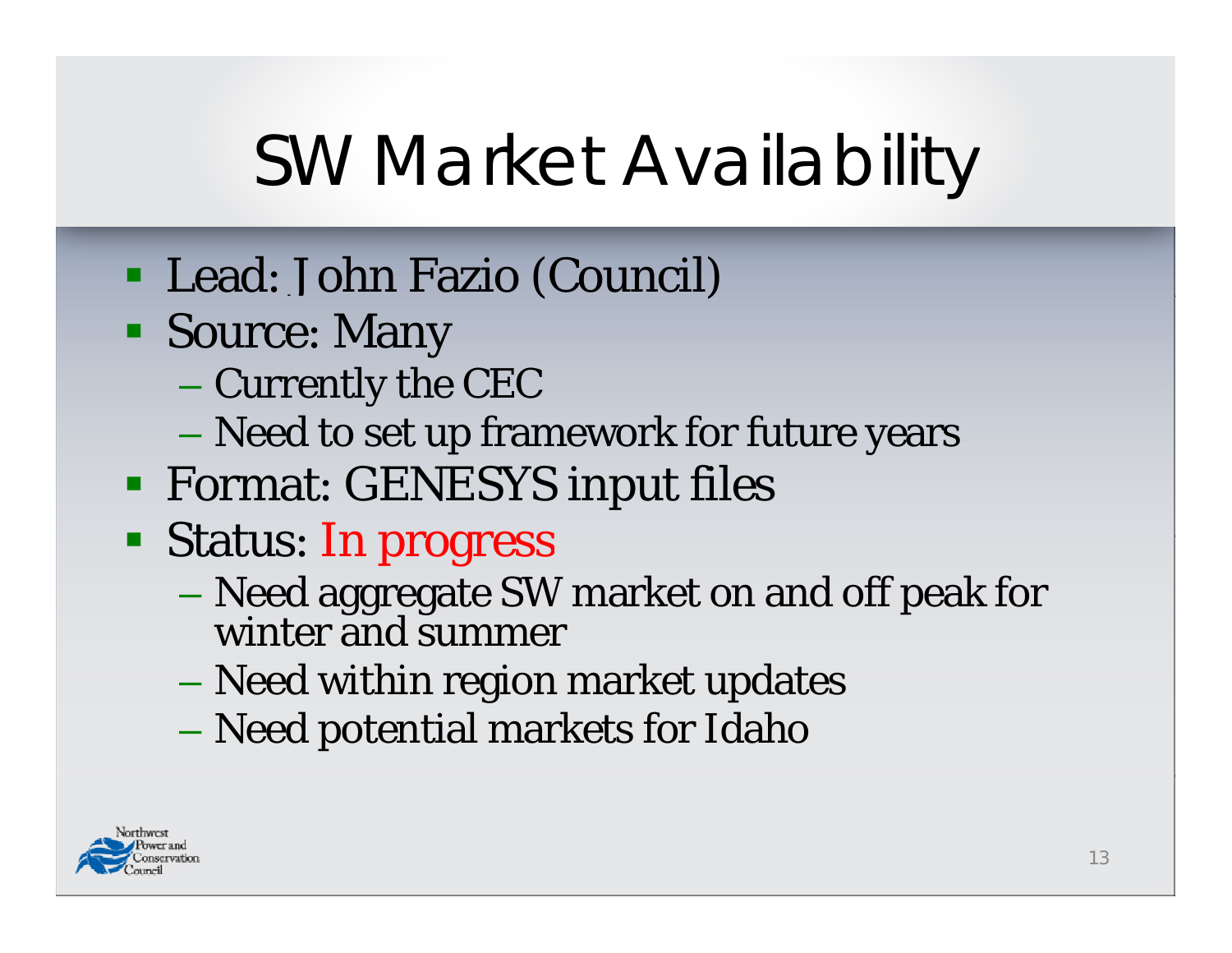Demand Response and Distributed Generation

- Lead: Ben Kujala (Council)
- Source: Many
- **Example 1 Format: Unclear**
- Status: Uncertain